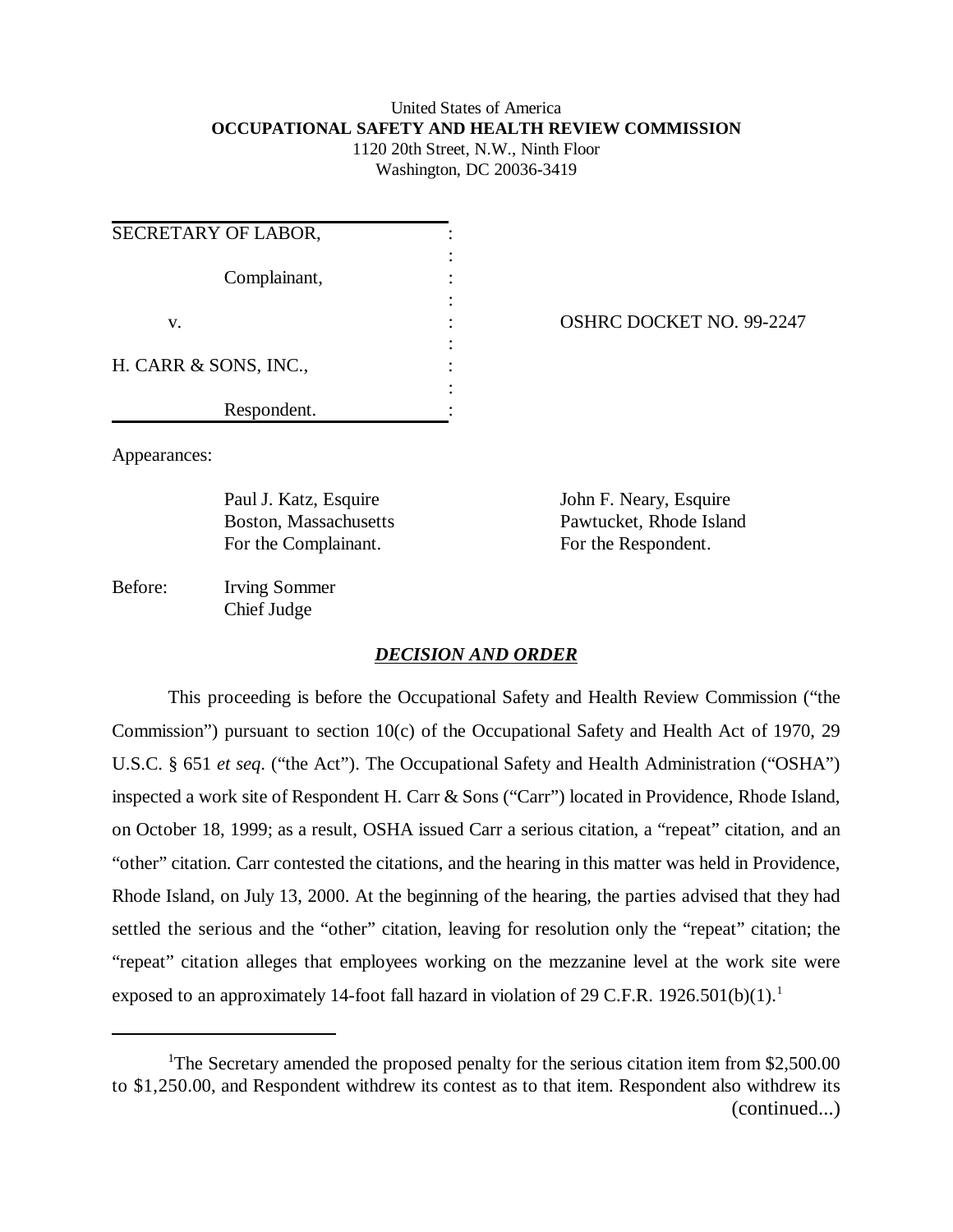#### *The OSHA Inspection*

Anthony Atack, the OSHA compliance officer ("CO") who conducted the inspection, testified that after arriving at the site, a shopping mall and movie theater construction project, he met with representatives of the general contractor. The CO and the representatives went to the theater area, where they saw an individual moving from a scissor lift to the mezzanine level; the mezzanine level was 14 feet above the concrete floor below, and the wire rope that was up along the edge of the mezzanine level was sagging and inadequate as fall protection. Tom Costa, Carr's foreman at the site, was summoned, and after the CO introduced himself and pointed out the condition Costa told him the individual was Matthew Kish, one of his employees. Costa then called out to Kish, who tightened up the rope; however, when the CO went up to the mezzanine level to speak to Kish he put his foot on the rope to check its deflection and it went all the way to the floor.<sup>2</sup> CO Atack held a closing conference at the site that day that was attended by a representative of the general contractor and various representatives of Carr, including Costa. (Tr. 8-20; 28-30; 55-63).

#### *Discussion*

The cited standard, 29 C.F.R. 1926.501(b)(1), provides as follows:

Each employee on a walking/working surface (horizontal and vertical surface) with an unprotected side or edge which is 6 feet (1.8 m) or more above a lower level shall be protected from falling by the use of guardrail systems, safety net systems, or personal fall arrest systems.

Carr does not really dispute the violative condition the CO observed, as described above. However, it does dispute that Matthew Kish was its employee. The Secretary, on the other hand, contends that Kish was Carr's employee, noting the CO's testimony that Tom Costa told him Kish was one of his employees. (Tr. 11; 28-29). The Secretary further contends that even if Kish was not a Carr employee, Carr was nonetheless properly cited for the violative condition. In this regard, the

 $\frac{1}{2}$ (...continued) contest as to the "other" citation item. (Tr. 5).

 ${}^{2}C$ -1 and C-2, the CO's photos, show (1) Kish on the mezzanine level and the sagging wire rope, and (2) the wire rope after the CO stepped on it and another employee who was hoisting materials down to the floor below. (Tr. 12-15; 18-20; 30; 59-61).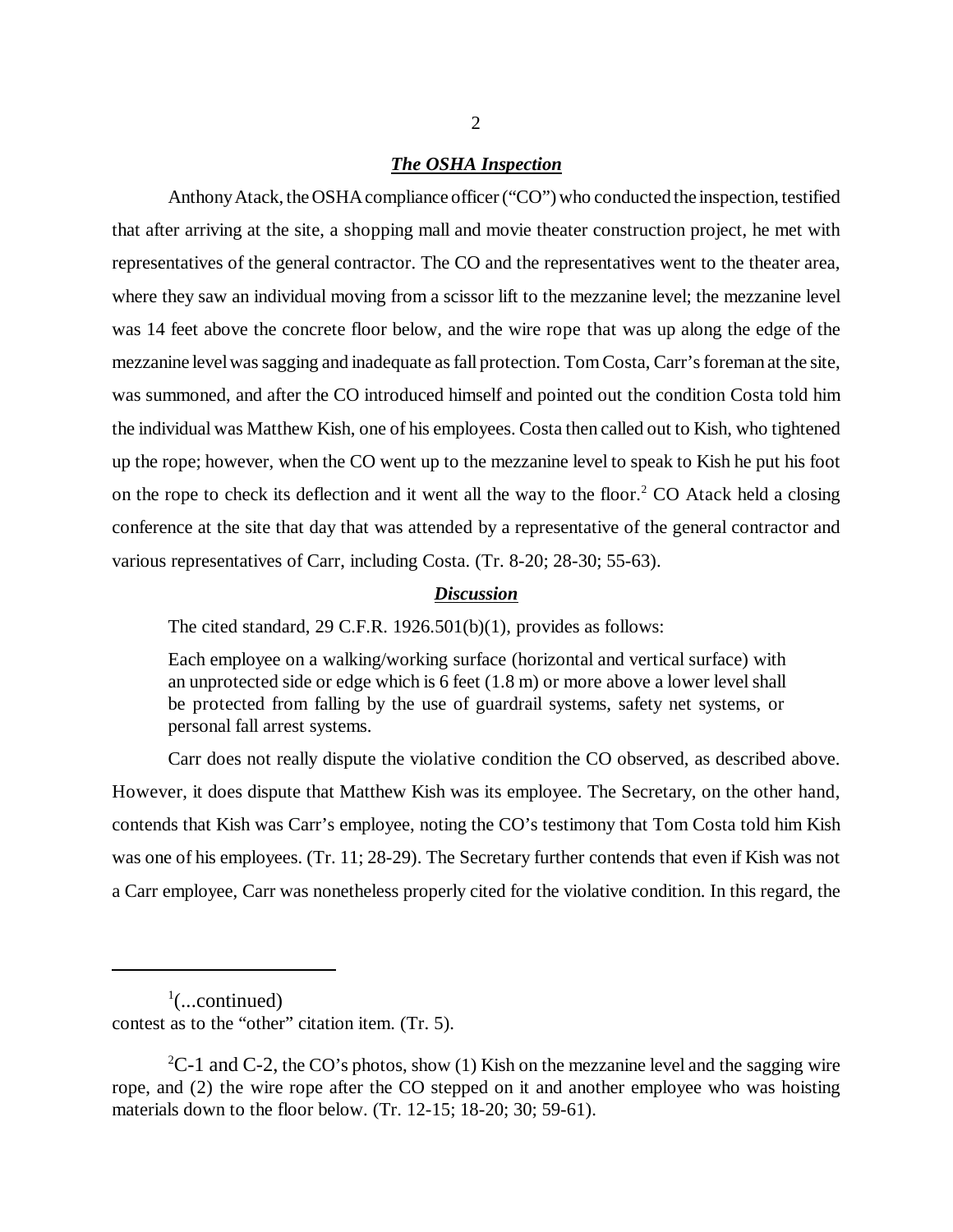Secretary notes the parties' stipulation at the hearing that, on the day of the inspection, Matthew Kish worked under the direction and control of Carr by its foreman, Tom Costa. (Tr. 5).

In support of its assertion that Kish was not its employee, Carr points to the testimony of Matthew Kish himself that although he worked initially for Carr, at the time of the inspection he was employed by a company called K.B. Kelly ("Kelly"). Specifically, Kish testified that he worked for Carr on the mall part of the project until the end of July 1999, when he was laid off; around the first of August, Bob Bernier, the Carr foreman he had been working for, told him there was work on the theater part of the project, after which Kish reported to that area and worked there through the time of the inspection.<sup>3</sup> Kish said that he was a carpenter and that he did the same work in both areas of the project, although Costa was his supervisor in the theater area. He also said that he had not realized he was working for Kelly until he got his first paycheck in August, but it was his understanding that Kelly was a subcontractor that Carr used. (Tr. 31-38; 41-42).

Carr also points to the testimony of Tom Costa. Costa testified that Kish had been an employee of Kelly from the time he joined his crew in August 1999 and that he himself had kept the time for all of the Carr and Kelly employees on his crew and had supplied that information to Carr's field supervisor for payroll purposes. Costa further testified that most of the employees at the site were union workers who worked for various employers on various crews and that it was not unusual for him to have people in his crew who were employed by different entities. Costa said that Kelly was a subcontractor that he assumed was the minority contractor for Carr, but to his knowledge the companies did not interchange employees on a regular basis. (Tr. 44-45; 48-53).

Based on the record, and despite the testimony of Kish and Costa about Kelly, I conclude that Kish was an employee of Carr for purposes of the citation at issue. First, I note the CO's testimony that no one ever mentioned Kelly when he was at the site or indicated that Kish was employed by anyone other than Carr. (Tr. 17-18). Second, I note Carr's stipulation, set out *supra*, and Costa's admission that he alone controlled and supervised Kish's work on the day of the inspection. (Tr. 5; 54). Third, even assuming *arguendo* that Kish was an employee of Kelly for payroll and/or other purposes, I agree with the parties that the Commission's "economic realities test" applies here, and,

 $3$ Kish testified that although he usually got work through his union that was not the case here. (Tr. 34-35; 41-42).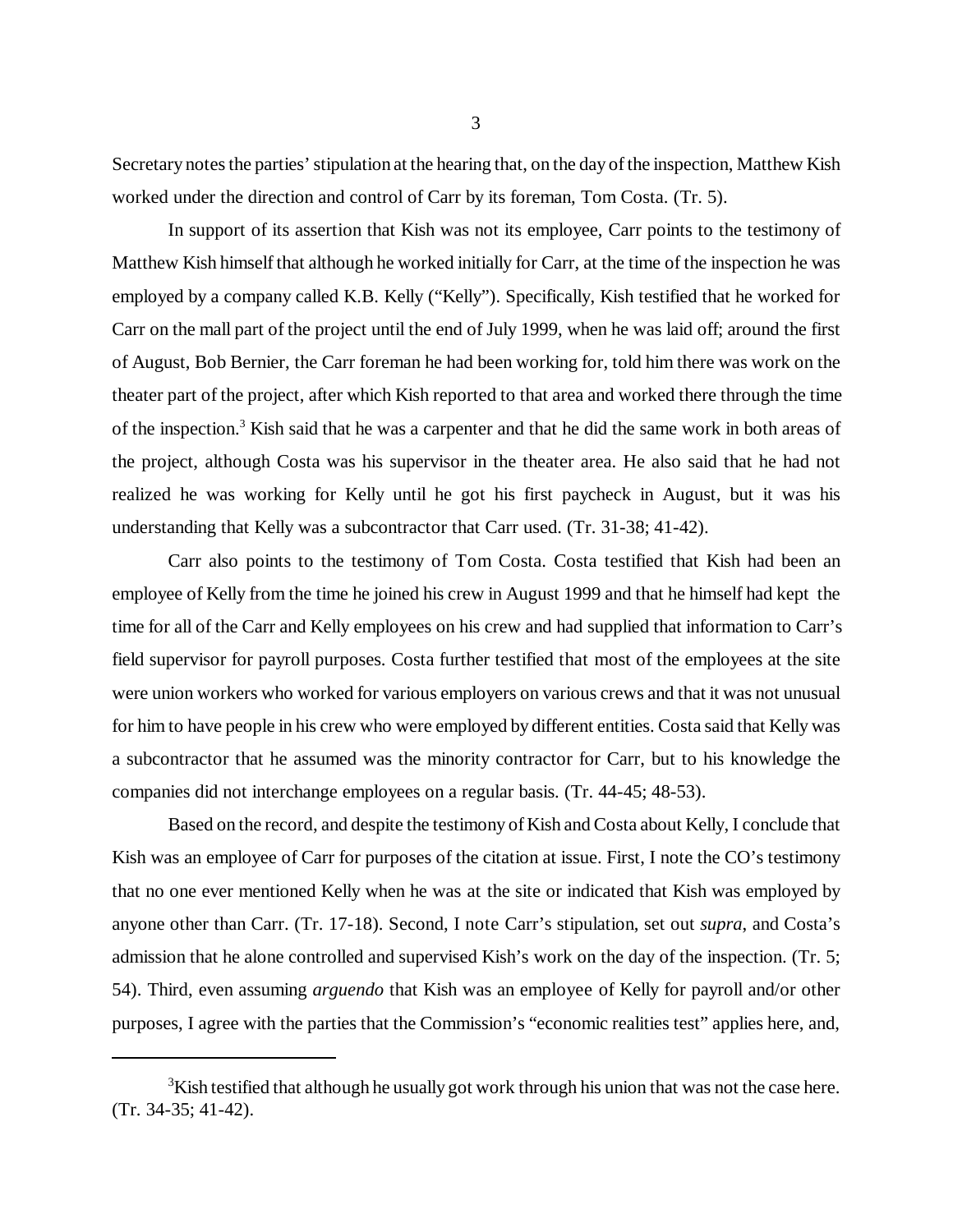pursuant to that test, I find that Carr was the employer of Kish under the Act. The economic realities test "emphasizes the substance over the form of the relationship between the alleged employer and the workers," and the primary factor is "who has control over the work environment such that abatement of hazards can be obtained." *Loomis Cabinet Co.*, 15 BNA OSHC 1635, 1637-38 (No. 88-2012, 1992). Carr urges it did not control the work environment for purposes of abating the cited condition. I disagree, in view of Costa's supervising Kish, and for the following reasons.

As the Secretary notes, Carr appears to be asserting the Commission's multi-employer work site defense.<sup>4</sup> Where, as here, the Secretary has made a prima facie showing that employees had access to the hazard contemplated by the standard, the employer may avoid liability by establishing that it did not create or control the violative condition and that it either (1) took realistic alternative measures to protect its employees or (2) did not know and could not reasonably have known the condition was hazardous. *Anning-Johnson Co.*, 4 BNA OSHC 1193, 1198-99 (Nos. 3694 & 4409, 1976); *Grossman Steel & Aluminum Corp.*, 4 BNA OSHC 1185, 1188-89 (No. 12775, 1976). Carr contends that it neither created nor controlled the cited condition; however, I find the evidence to be otherwise. The CO testified he was told, although he did not recall who said it, that Carr had been removing the wire rope to perform hoisting, and he also testified that the worker in C-2, who he was told was a Carr employee, was hoisting materials down to the floor. (Tr. 14-15; 19; 26-27; 60). Kish could not remember whether he or someone else had removed the subject rope, but he agreed that employees of Carr and other companies had been taking it down to load and unload materials on the mezzanine level. (Tr. 31-32; 39-43). Costa conceded that the worker in C-2 was an employee of Kelly, but he testified that he would "absolutely not" have instructed anyone under his supervision and control to modify the subject rope. (Tr. 47; 50; 53). This testimony is simply not credible, in light of the testimony of the CO and Kish, and I find as fact that employees under the direction and supervision of Carr had been taking down the rope in order to load and unload materials.

I further find that Carr exercised control over the cited condition such that it could have abated the hazard. The CO indicated that Kish tightened up the rope after Costa shouted up to him, and Kish himself so testified. (Tr. 11; 15; 23; 32; 37). Costa testified that he did not tell Kish to fix

<sup>&</sup>lt;sup>4</sup>As the Secretary also notes, Carr did not actually plead this defense.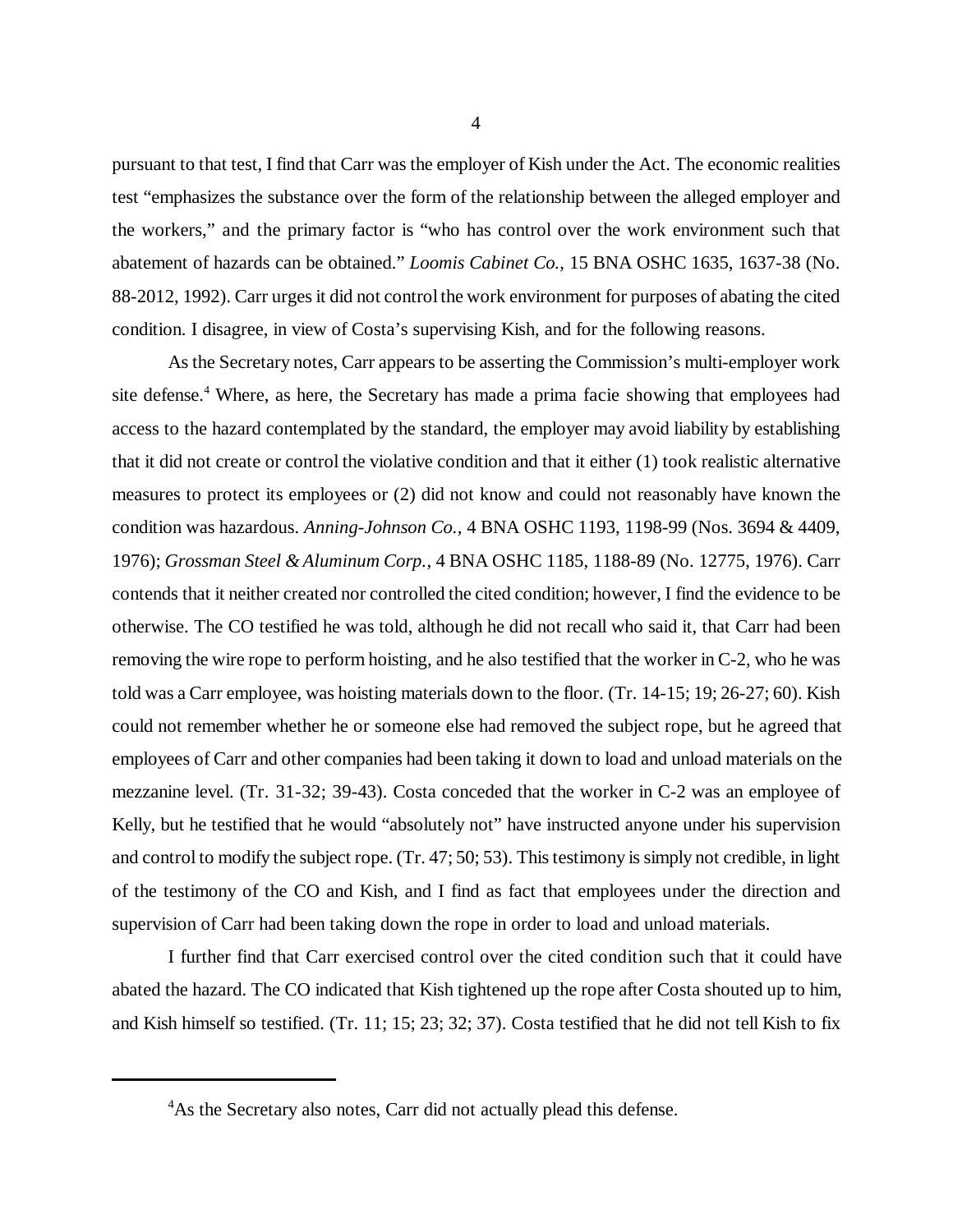the rope, but, rather, to come down. (Tr. 46-47; 51-52). This testimony is not credited in light of the contrary testimony of Kish and the CO. (Tr. 37-38; 56). Costa also testified that the general contractor, and not Carr, was in charge of maintaining the wire ropes, that the ropes had to be pulled with a torque to get the required 200 pounds of pressure, and that "[y]ou couldn't just do it with a wrench." (Tr. 47-48). The record does show that Kish did not tighten up the rope properly, in that it went down to the floor when the CO stepped on it. (Tr. 19-20; 30; 60-61). However, that Kish's attempt to fix the rope was deficient does not establish that abating the condition was beyond Carr's control, particularly in view of the fact that Costa instructed him to fix it; in addition, the CO testified that one individual could have fixed the rope. (Tr. 60). Moreover, while the CO agreed that the general contractor at the site was responsible for maintaining the wire ropes, he testified that an employer that had removed a rope was responsible for putting it back as it had been. (Tr. 26-27). Finally, although the general contractor was cited for the subject rope and other wire rope on the job due to its overall responsibility for fall protection at the site, (Tr. 25-30), Commission precedent is well settled that more than one employer may be cited for the same violative condition. *Id*.

Although the foregoing is sufficient to reject Carr's defense, Carr has also failed to show that it either (1) took realistic alternative measures to protect its employees or (2) did not know and could not reasonably have known the condition was hazardous. Kish and Costa both testified that safety meetings addressing fall protection were held at the site. (Tr. 38-39; 50). Regardless, Kish conceded he had used "poor judgment" with respect to the cited condition and that he did not use a personal fall arrest system until after the CO spoke to him. (Tr. 38-39). As to the final element, the record establishes that Carr knew or should have known that its employees were taking down the wire rope to perform hoisting work and that Carr likewise knew or should have known that the condition was hazardous. In this regard, I note the parties' stipulation that OSHA had cited Carr previously for a violation of the same standard at this same work site. (Tr. 21). Based on the record, the Secretary has demonstrated the alleged violation, and Carr has not met its asserted defense.<sup>5</sup>

<sup>&</sup>lt;sup>5</sup>In concluding Carr violated the standard, I have noted its suggestion that the condition the CO pointed out was Kish's stepping out of the aerial lift and onto the mezzanine level. (Tr. 45-47; 50-52). The CO's testimony establishes that he advised Carr officials, including Costa, of the violation as alleged in the citation. (Tr. 16; 55-58; 62-63). Carr's suggestion is rejected.